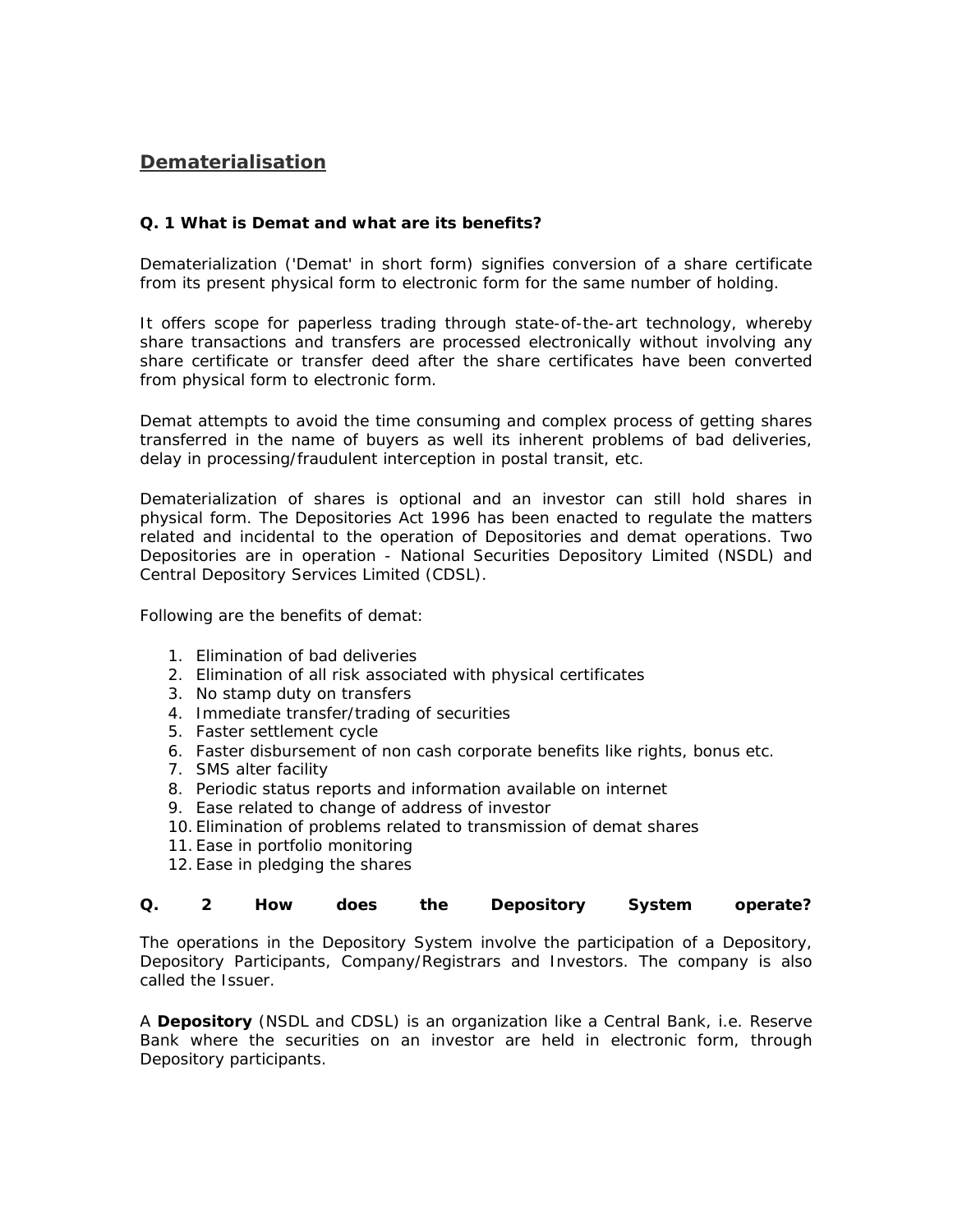A **Depository Participant** is the agent of the Depository and is the medium through which the shares are held in the electronic form. They are also the representatives of the investor, providing the link between the investor and the company through the Depository.

To draw analogy, the Depository system functions very much like the banking system. A bank holds funds in accounts whereas; a Depository holds securities in accounts for its clients. A bank transfers funds between accounts whereas; a Depository transfers securities between accounts.

In both systems, the transfer of funds or securities happens without the actual handling of funds or securities. Both the banks and the Depository are accountable for safe keeping of funds and securities respectively.

#### **Q. 3 How do I demat my shares?**

First, you will have to open an account with a Depository Participant (DP) and get a unique Client ID number. Thereafter, you will have to fill up a Dematerialization Request Form (DRF) provided by the DP and surrender the physical shares, which you want to be dematted to the DP.

The DP upon receipt of the shares and the DRF, will send an electronic request to the company's registrar and share transfer agent through the Depository for confirmation of demat. Each request will bear a unique transaction number.

The DP will simultaneously surrender the DRF and the shares to the company's registrar and share transfer agent with a covering letter requesting the registrar and share transfer agent of the company to confirm demat. The company's registrar and share transfer agent after necessary verification of the documents received from the DP, will confirm demat to the Depository.

This confirmation will be passed on from the Depository to the DP, which holds your account. After receiving this confirmation from the Depository, the DP will credit the account with the shares so dematerialized. The DP will hold the shares in the dematerialized form thereafter on your behalf. And you will become beneficial owner of these dematerialized shares.

#### **Q. 4 Once my shares are dematted, can I ever get them converted into physical shares?**

If you are holding shares in electronic form, you still have the option to convert your holding in physical form by submitting a Rematerialization Request Form (RRF) through your DP in the same manner as Dematerialization. Upon receipt of such request from your DP, the company will issue share certificates for the number of shares so rematerialized.

## **Q. 5 What are the charges to be paid to demat one's physical shares? Will the company pay it or do I have to pay for it?**

The charges differ from DP to DP and therefore you will have to contact your DP for the same. The charges for demat have to be borne by the shareholder.